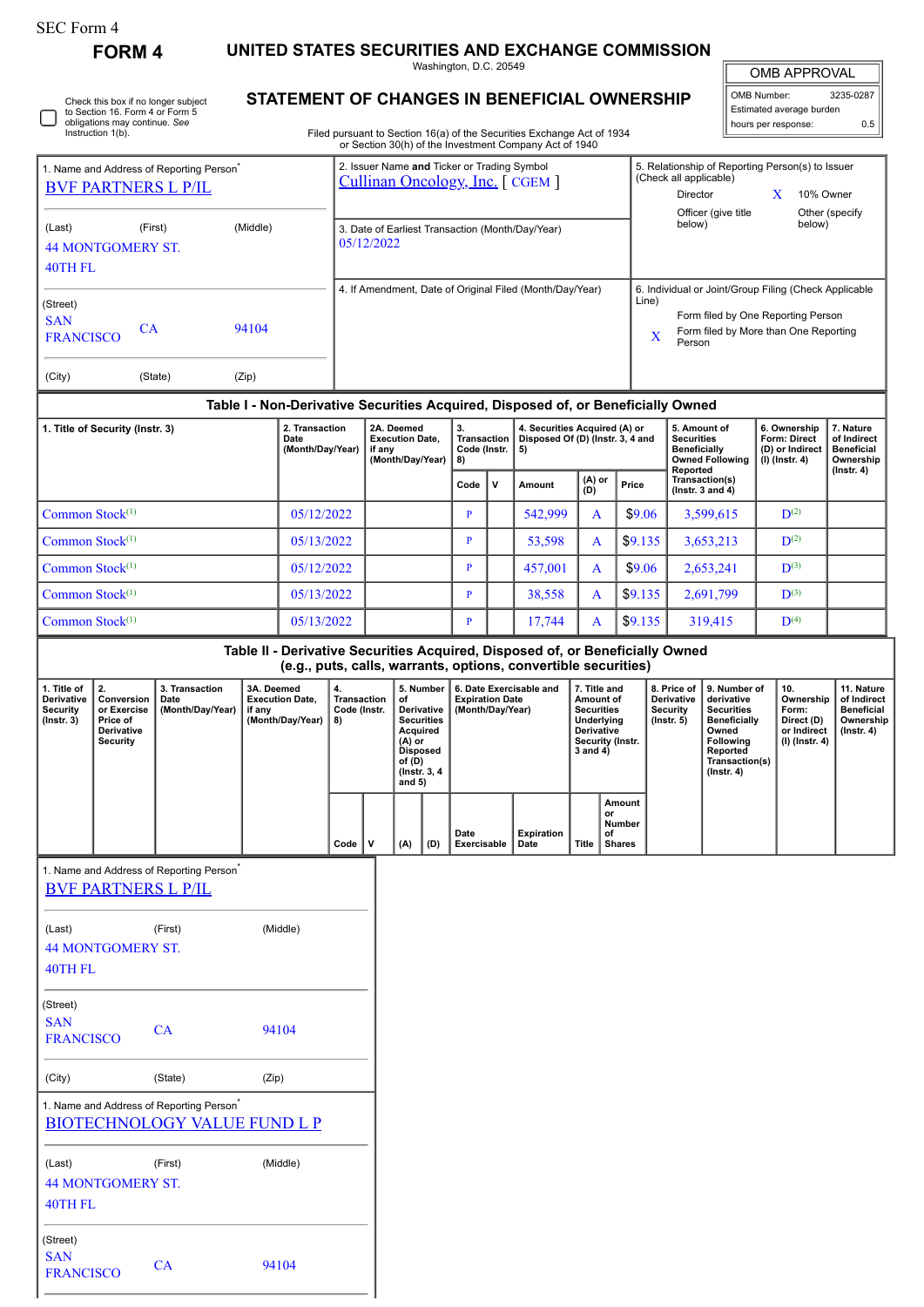| (City)                                                                                                | (State)                                  | (Zip)    |  |  |  |  |  |
|-------------------------------------------------------------------------------------------------------|------------------------------------------|----------|--|--|--|--|--|
| 1. Name and Address of Reporting Person <sup>®</sup><br><b>BVF I GP LLC</b>                           |                                          |          |  |  |  |  |  |
| (Last)                                                                                                | (First)<br>44 MONTGOMERY ST., 40TH FLOOR | (Middle) |  |  |  |  |  |
| (Street)                                                                                              |                                          |          |  |  |  |  |  |
| <b>SAN</b><br><b>FRANCISCO</b>                                                                        | CA                                       | 94104    |  |  |  |  |  |
| (City)                                                                                                | (State)                                  | (Zip)    |  |  |  |  |  |
| 1. Name and Address of Reporting Person <sup>®</sup><br><b>BIOTECHNOLOGY VALUE FUND II LP</b>         |                                          |          |  |  |  |  |  |
| (Last)<br><b>44 MONTGOMERY ST.</b><br><b>40TH FL</b>                                                  | (First)                                  | (Middle) |  |  |  |  |  |
| (Street)                                                                                              |                                          |          |  |  |  |  |  |
| <b>SAN</b><br><b>FRANCISCO</b>                                                                        | CA                                       | 94104    |  |  |  |  |  |
| (City)                                                                                                | (State)                                  | (Zip)    |  |  |  |  |  |
| 1. Name and Address of Reporting Person <sup>®</sup><br><b>BVF II GP LLC</b>                          |                                          |          |  |  |  |  |  |
| (Last)                                                                                                | (First)<br>44 MONTGOMERY ST., 40TH FLOOR | (Middle) |  |  |  |  |  |
| (Street)<br>SAN<br><b>FRANCISCO</b>                                                                   | CA                                       | 94104    |  |  |  |  |  |
| (City)                                                                                                | (State)                                  | (Zip)    |  |  |  |  |  |
| 1. Name and Address of Reporting Person <sup>®</sup><br><b>Biotechnology Value Trading Fund OS LP</b> |                                          |          |  |  |  |  |  |
| (Last)<br><b>P.O. BOX 309 UGLAND HOUSE</b>                                                            | (First)                                  | (Middle) |  |  |  |  |  |
| (Street)<br><b>GRAND</b><br><b>CAYMAN</b>                                                             | E9                                       | KY1-1104 |  |  |  |  |  |
| (City)                                                                                                | (State)                                  | (Zip)    |  |  |  |  |  |
| 1. Name and Address of Reporting Person <sup>®</sup><br><b>BVF Partners OS Ltd.</b>                   |                                          |          |  |  |  |  |  |
| (Last)<br><b>P.O. BOX 309 UGLAND HOUSE</b>                                                            | (First)                                  | (Middle) |  |  |  |  |  |
| (Street)<br><b>GRAND</b><br>CAYMAN                                                                    | E9                                       | KY1-1104 |  |  |  |  |  |
| (City)                                                                                                | (State)                                  | (Zip)    |  |  |  |  |  |
| 1. Name and Address of Reporting Person <sup>®</sup><br><b>BVF GP HOLDINGS LLC</b>                    |                                          |          |  |  |  |  |  |
| (Last)                                                                                                | (First)<br>44 MONTGOMERY ST., 40TH FLOOR | (Middle) |  |  |  |  |  |
| (Street)                                                                                              |                                          |          |  |  |  |  |  |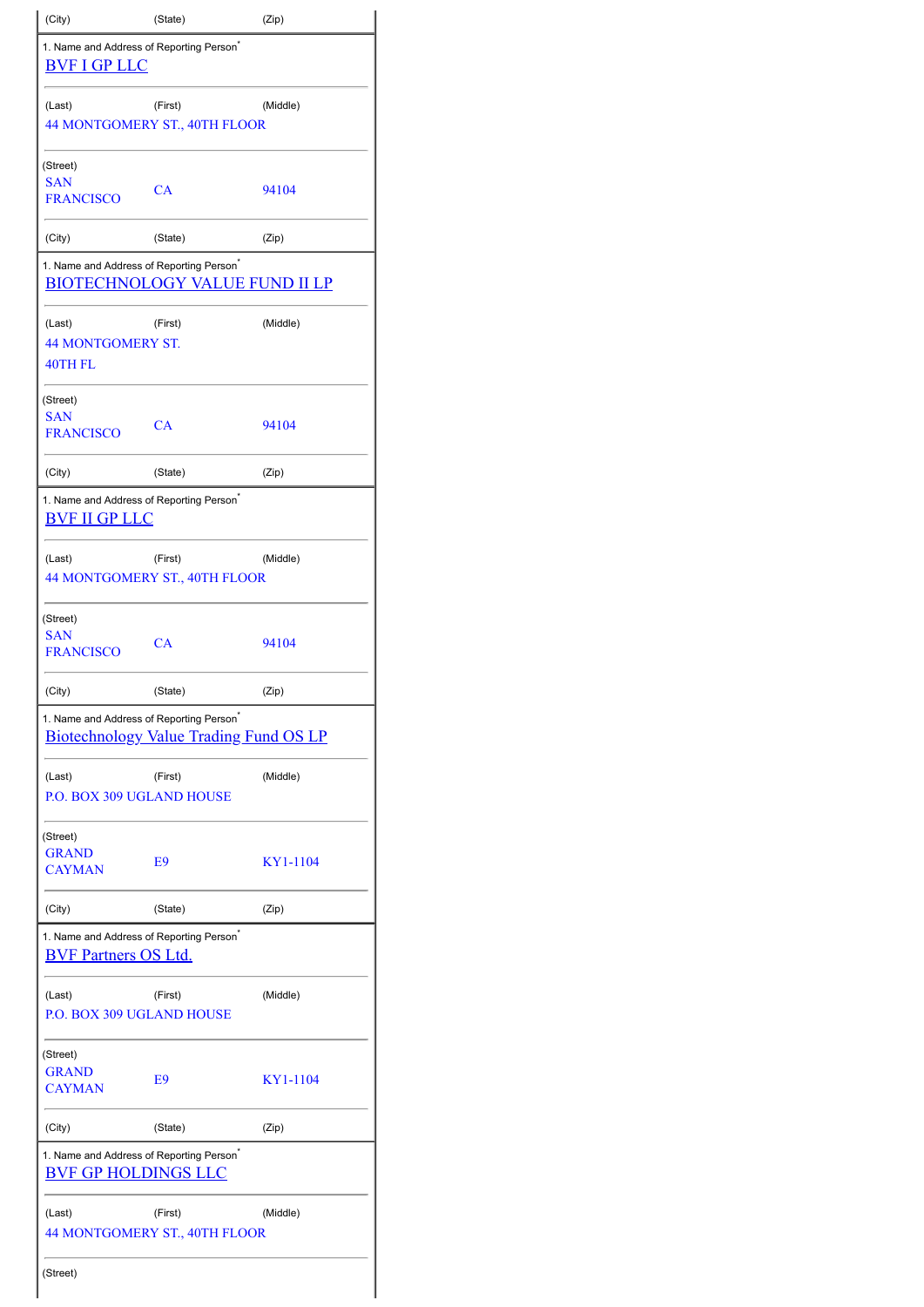| <b>SAN</b><br><b>FRANCISCO</b>                                            | CA      | 94104    |  |  |  |  |
|---------------------------------------------------------------------------|---------|----------|--|--|--|--|
| (City)                                                                    | (State) |          |  |  |  |  |
| 1. Name and Address of Reporting Person <sup>*</sup><br><b>BVF INC/IL</b> |         |          |  |  |  |  |
| (Last)<br><b>44 MONTGOMERY ST.</b><br>40TH FL                             | (First) | (Middle) |  |  |  |  |
| (Street)<br><b>SAN</b><br><b>FRANCISCO</b>                                | CA      | 94104    |  |  |  |  |
| (City)                                                                    | (State) | (Zip)    |  |  |  |  |
| 1. Name and Address of Reporting Person <sup>®</sup><br>LAMPERT MARK N    |         |          |  |  |  |  |
| (Last)<br><b>44 MONTGOMERY ST.</b><br><b>40TH FL</b>                      | (First) | (Middle) |  |  |  |  |
| (Street)<br><b>SAN</b><br><b>FRANCISCO</b>                                | CA      | 94104    |  |  |  |  |
| (City)                                                                    | (State) | (Zip)    |  |  |  |  |

## **Explanation of Responses:**

1. This Form 4 is filed jointly by Biotechnology Value Fund, L.P. ("BVF"), Biotechnology Value Fund II, L.P. ("BVF2"), Biotechnology Value Trading Fund OS LP ("Trading Fund OS"), BVF Partners<br>OS Ltd. ("Partners OS"), BVF I except to the extent of his or its pecuniary interest therein.

2. Securities owned directly by BVF. As the general partner of BVF, BVF GP may be deemed to beneficially own the securities owned directly by BVF. As the sole member of BVF GP, BVF GPH may be deemed to beneficially own the adviser and general partner of Partners, BVF Inc. may be deemed to beneficially own the securities owned directly by BVF. As a director and officer of BVF Inc., Mr. Lampert may be deemed to beneficially own the securities

3. Securities owned directly by BVF2. As the general partner of BVF2, BVF2 GP may be deemed to beneficially own the securities owned directly by BVF2. As the sole member of BVF2 GP, BVF GPH may be deemed to beneficially ow investment adviser and general partner of Partners, BVF Inc. may be deemed to beneficially own the securities owned directly by BVF2. As a director and officer of BVF Inc., Mr. Lampert may be investment adviser and general deemed to beneficially own the securities owned directly by BVF2.

4. Securities owned directly by Trading Fund OS. As the general partner of Trading Fund OS, Partners OS may be deemed to beneficially own the securities owned directly by Trading Fund OS. As the investment manager of Trading Fund OS and the sole member of Partners OS, Partners may be deemed to beneficially own the securities owned directly by Trading Fund OS. As the investment adviser<br>and general partner of Partne beneficially own the securities owned directly by Trading Fund OS.

| <b>BVF Partners L.P., By: BVF</b><br>Inc., its general partner, By: /s/ 05/16/2022<br>Mark N. Lampert, President                                                     |            |
|----------------------------------------------------------------------------------------------------------------------------------------------------------------------|------------|
| <b>Biotechnology Value Fund,</b><br>L.P., By: BVF I GP LLC, its<br><u>general partner, By: /s/ Mark</u><br>N. Lampert, Chief Executive<br>Officer                    | 05/16/2022 |
| <b>BVF I GP LLC, By: /s/ Mark</b><br>N. Lampert, Chief Executive<br>Officer                                                                                          | 05/16/2022 |
| Biotechnology Value Fund II,<br>L.P., By: BVF II GP LLC, its<br>general partner, By: /s/ Mark<br>N. Lampert, Chief Executive<br>Officer                              | 05/16/2022 |
| <b>BVF II GP LLC, By: /s/ Mark</b><br><b>N. Lampert, Chief Executive</b><br>Officer                                                                                  | 05/16/2022 |
| <b>BVF Partners OS Ltd., By:</b><br><b>BVF Partners L.P., its sole</b><br>member, By: BVF Inc., its<br>general partner, By: /s/ Mark<br><b>N. Lampert, President</b> | 05/16/2022 |
| <b>Biotechnology Value Trading</b><br>Fund OS LP, By: BVF<br>Partners L.P., its investment<br>manager, BVF Inc., its general                                         | 05/16/2022 |